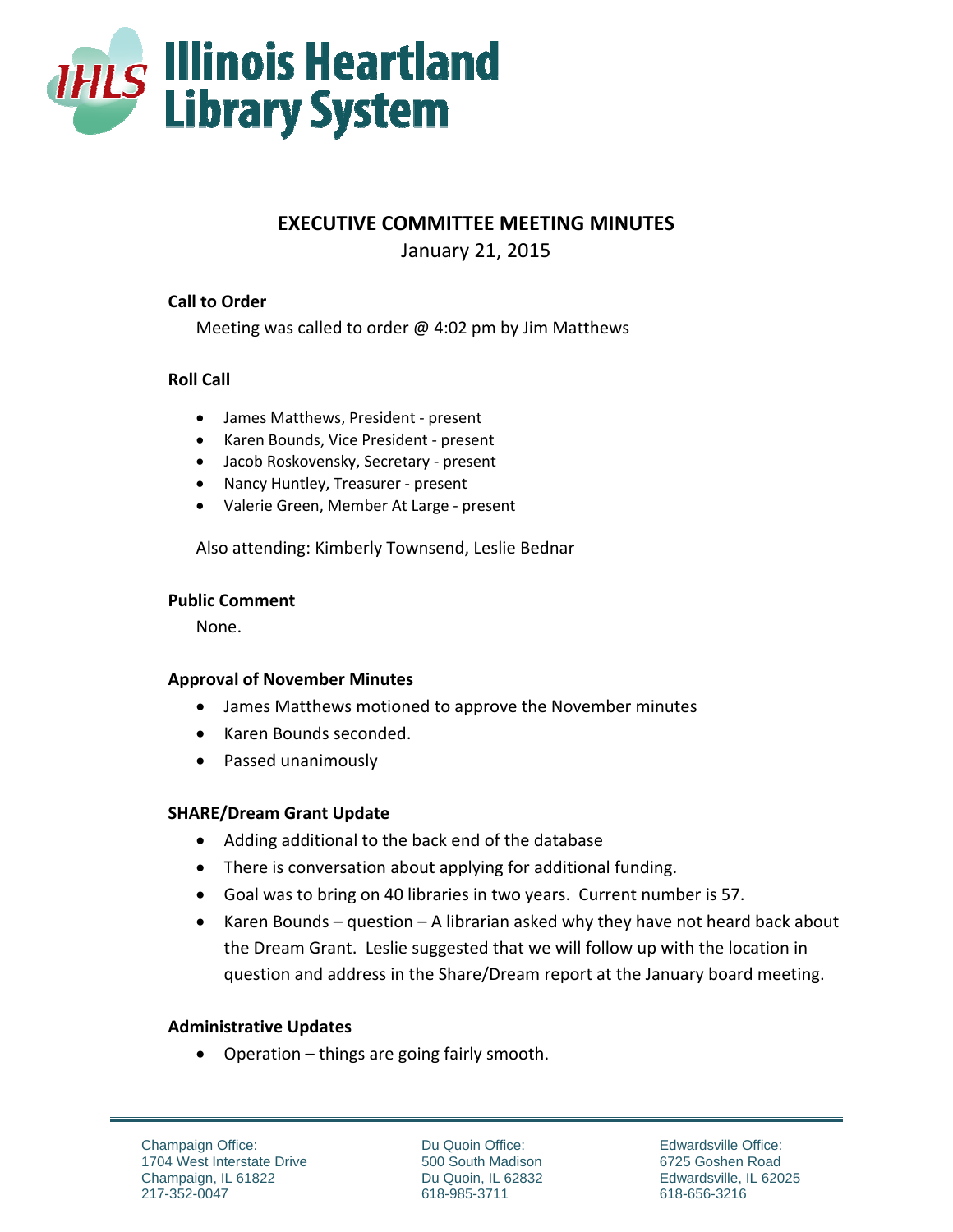

- There was a one-day closure in Champaign due to weather, all other sites stayed open.
- Du Quoin is working on zoning all routes. New software called LEAP will be set up soon. We will bata-test a route to see how far we may speed up delivery and return of items. The route identified is in the Edwardsville Hub. We will provide training on the software for all libraries in the pilot. The LEAP software will allow a report in Polaris that alerts delivery staff when items are to be retrieved at libraries, and we can make a delivery stop at libraries on their non-scheduled pick up days.
- **Facilities**

No report.

- **Grants** Received \$1.9 million of Per Capita grant. This was the first of three scheduled allotments. Represents 57% of total allocation. Not sure how remainder of funding cycle will play out.
- **Staffing** 
	- Hired Kimberly Townsend as Executive Assistant
	- Hired new HR Assistant they resigned
	- Kathy Jackson provided  $1\frac{1}{2}$  day session on Supervisory skills Supervisory Training 101. This training covered the following training: HR legal, managerial, financial, IT, and general IHLS hiring processing. We also covered how to handle and resolve difficult conversations.

# **Open Meetings Act**

# **New item discussion – Bylaws**

- Will review voting policy, our current policy is done by tradition, it is not required by the state.
- Will add to next month's agenda.
- Jim & Karen agreed that we should not call roll at each item
- Jacob will revisit this item with Policy and Membership committee

Du Quoin Office: 500 South Madison Du Quoin, IL 62832 618-985-3711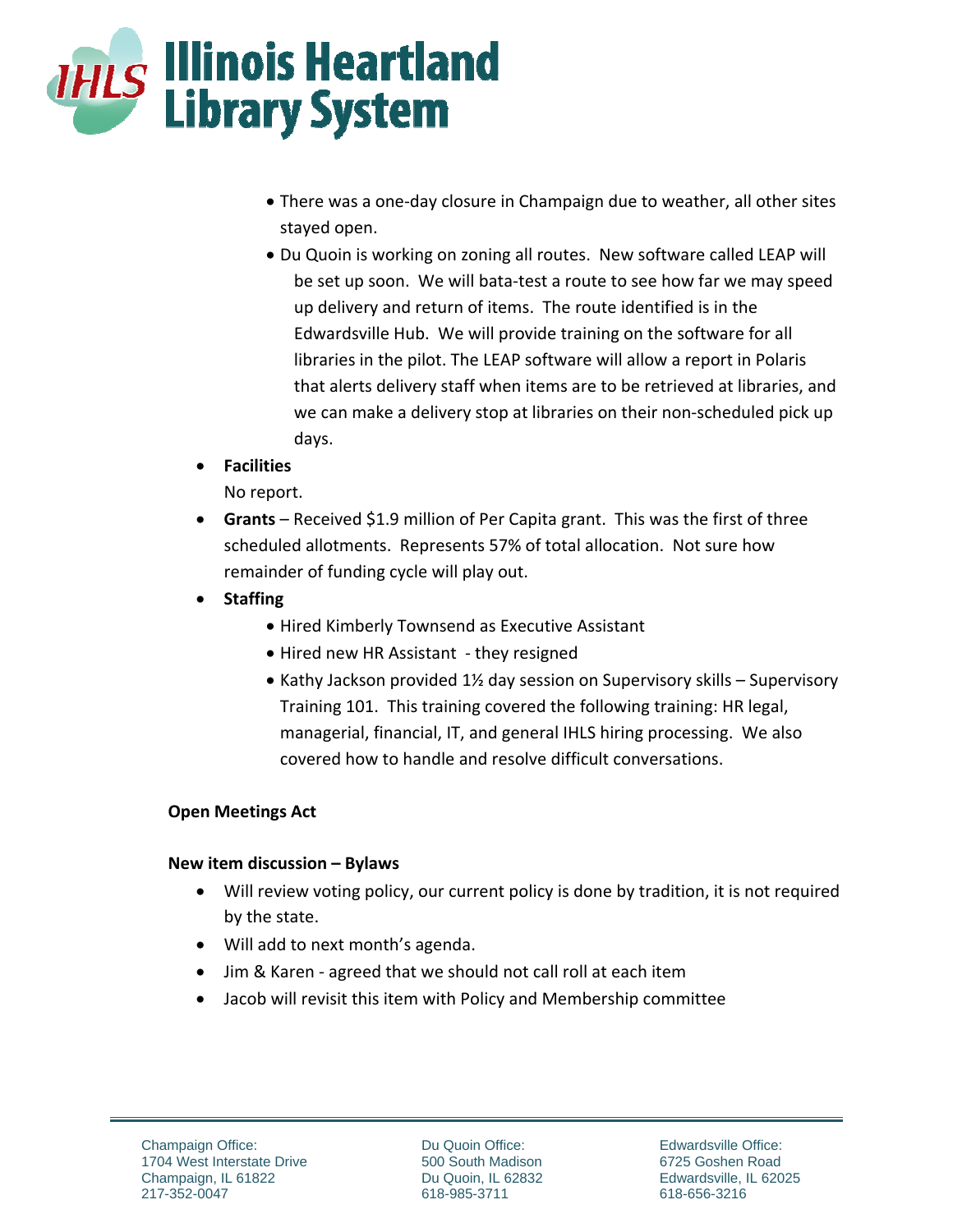

## **Committee Updates**

- **Membership and Policy**
	- Draft minutes report received. Jacob covered the proposed changes to Article IV section 9 – Board attendance.
- **Finance** 
	- Will have report on recent audit on Friday of this week
	- We asked Finance committee members to submit questions in advance of the meeting.
	- Goal is to share questions and answers with the board packet, and to ask board members to submit any additional questions in advance of board meeting.
- **Personnel**  No report
- **Facilities**

No report

 **Long Range Planning**  No report

# **Unfinished Business**

- **Focus Groups** we are setting up the focus group schedule. The presenters did a great job on the 9th. James Matthews attended on the  $8<sup>th</sup>$ .
- **Annual Report**

Other components will be completed and we will submit end of next week.

**Audit Update** 

We have reached end of line. Edited and re-edited the four parts of the audit. Will go to Financial Committee today. Management discussion and analysis will be changed and send separately to Finance committee.

 James Matthews expressed his gratitude to the staff in appreciation for all their work.

# **New Business**

- **November – December Bill Payments** 
	- Sending questions to Nancy to discuss at Friday morning meeting.

Champaign Office: 1704 West Interstate Drive Champaign, IL 61822 217-352-0047

Du Quoin Office: 500 South Madison Du Quoin, IL 62832 618-985-3711